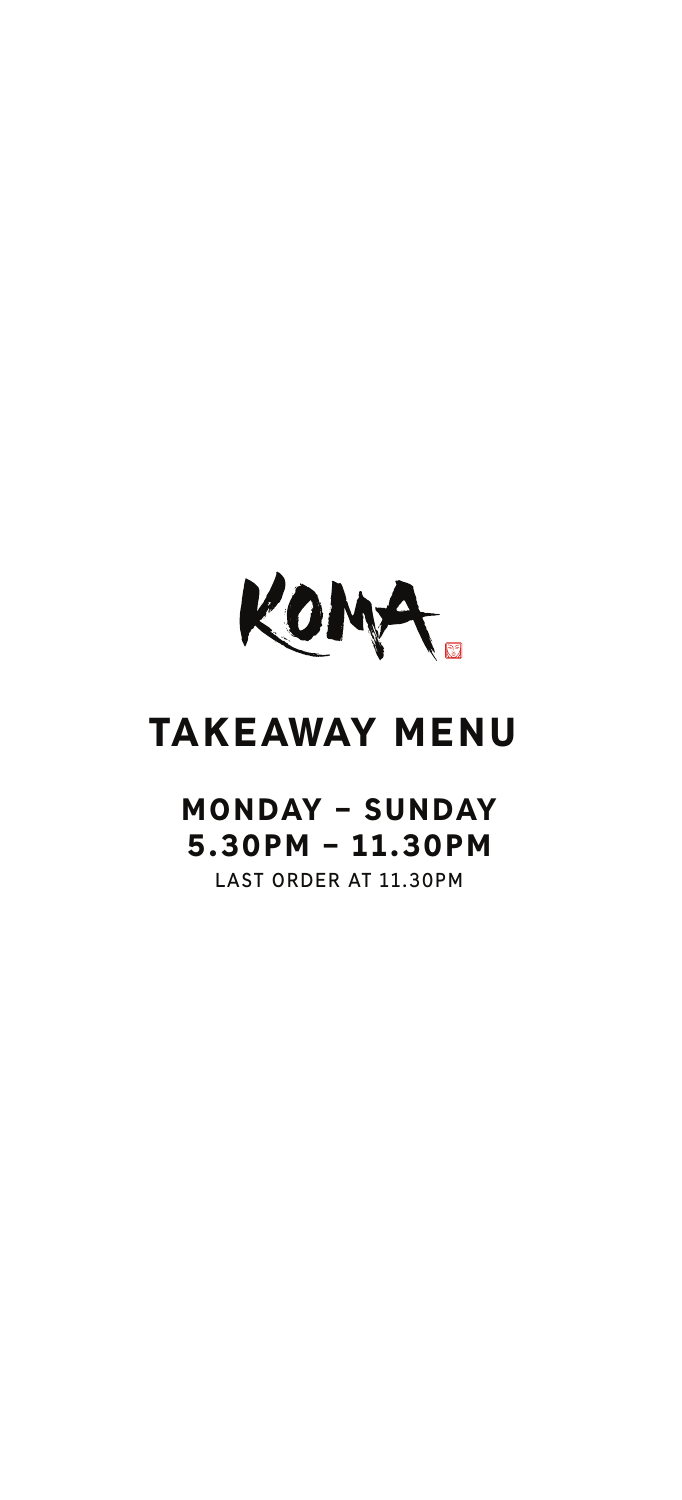## $\overline{\phantom{a}}$

**EDAMAME 8.56** *steamed, sea salt*

**MISO SOUP 8.56** *tofu, seaweed, scallion*

**CUCUMBER SESAME SALAD 10.70** *sour plum*

**CRISPY TOKYO GYOZA 12.84** *chicken, cabbage, miso*

**CRISPY CHICKEN 12.84** *flat rice, truffle salt, tomato ponzu*

**MISO GLAZED EGGPLANT 17.12** *sweet ginger red miso, ricotta cheese*

**WAGYU BEEF GYOZA 27.82** *chilli sauce*

## Maki

**7 TREASURE VEGETABLE 17.12** *avocado, cucumber, asparagus, kanpyo, yama gobo, shiso, soy paper*

> **CALIFORNIA 21.40** *king crab, cucumber, avocado*

**TRUFFLE UNAGI ROLL 26.75** *avocado, sweet soy, cucumber*

**SHRIMP TEMPURA 24.61** *cucumber, honey wasabi, avocado*